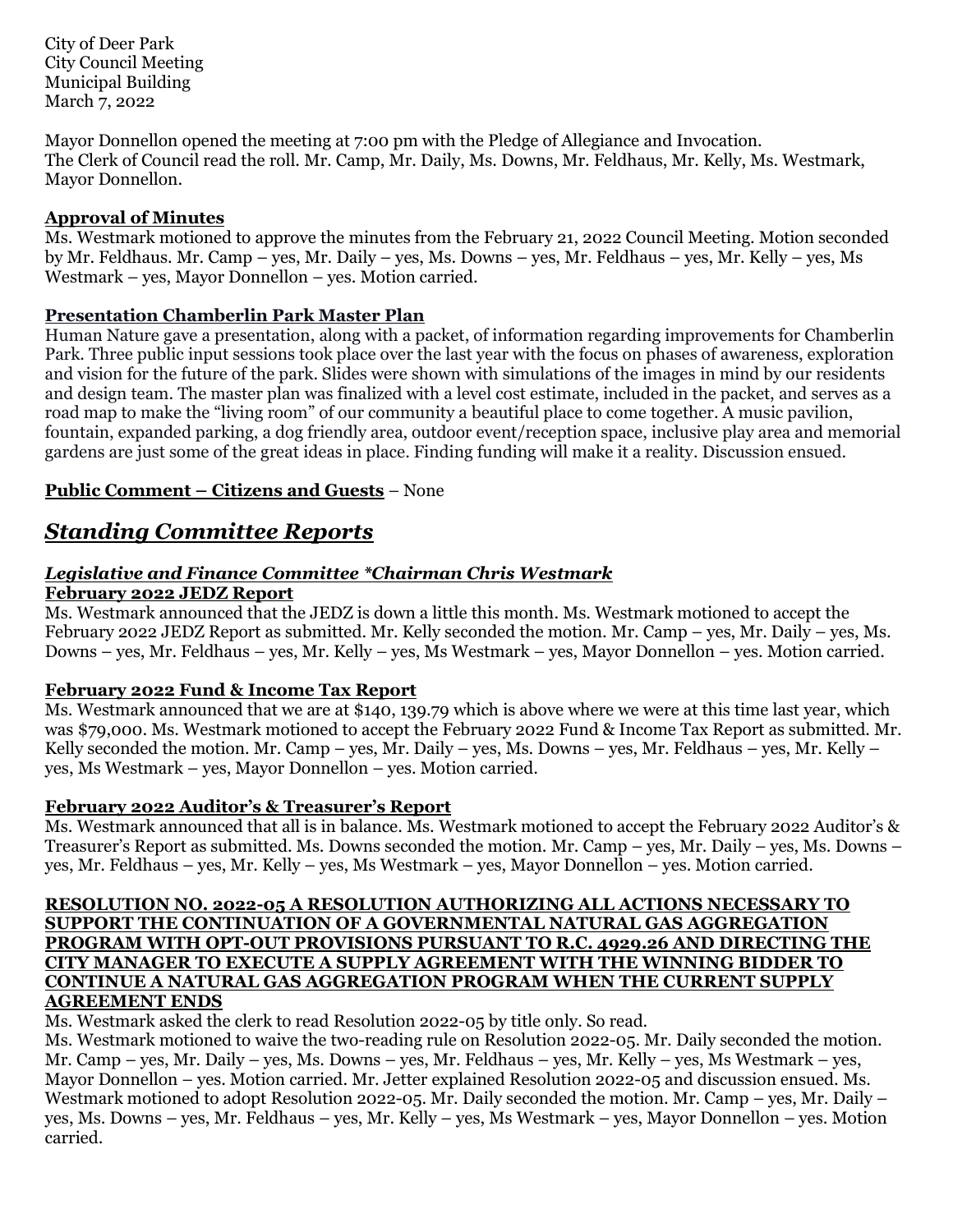#### *Safety Committee \*Chairman Tom Camp*  **February 2022 Police Report**

Mr. Feldhaus reported that in February 2022 there were 546 calls for service. 186 on first shift, 277 on second shift and 83 on third shift. There was a report of stolen checks, and the investigation continues.

#### **February 2022 Fire Report**

Mr. Camp reported that the February 2022 Fire Report will be given at the March 21, 2022 council meeting.

### *Public Works Committee \*Chairman Kathy Downs*

Ms. Downs stated that there are some catch basins in the area that are being cleaned. All other road plans are being worked on and nothing has been finalized yet.

## *Park Board Committee \*Chairman Mark Feldhaus*

Mr. Feldhaus announced that the Easter Egg Hunt will take place on April 9, 2022 at 11:00 am. The Armchair Races are scheduled for April 23 in the Community Center at 7:00 pm. The Park Board recently acquired a new golf cart that is street legal. Ms. Westmark said that the trash barrels are frequently blowing over and she inquired if there is a way to keep those from tipping over. Mr. Jetter stated he would talk to the service department.

#### **Correspondence (Clerk of Council) & Miscellaneous** - None

#### **Old Business**

The Charter discussion update has been moved to the March 21, 2022 agenda.

## **New Business**

#### *Council Member Monthly Events*

Mr. Pacheco stated that it will be acceptable to host the meet the council member events at the Deer Park Public Library. Mr. Kelly asked council if a quarterly schedule and Mr. Jetter's idea to name this event the "Council Informational Session" is agreeable to all. Discussion ensued and all of council stated they liked this idea. The planned first session will be Monday April 11, 2022 at 7:00 pm. Mr. Pacheco cautioned against council members discussing feedback received from residents until the actual council meeting.

Mr. Camp stated there was a mailing issue with our newsletter since some residents did not receive the first edition, himself included, and asked if there were any updates. Mr. Jetter stated that he talked to Karen Applegate, and we are working on it.

Mr. Camp asked the clerk to have the minutes completed in a timelier manner and stated that if the City Manager would have been on vacation on Friday, the day the minutes were submitted, we really would have been behind the eight ball. Ms. Perin stated that she has been working lots of overtime in her other jobs and apologized for previous delays.

Mr. Daily and Ms. Downs both commented on how the local mail delivery is down to three days a week and wondered if this is what affected our newsletter. Many residents have been mentioning this mail delivery slowness on social media and some they have reached out to council members. Discussion ensued.

## **Reports from Other City Officials**

**Solicitor** – Mr. Pacheco announced that on the city council meeting on March 21, 2022 we will have a resolution to authorize the city's agreement to be part of the OneOhio MOU funding which will assist in fighting the opioid addiction crisis.

**City Manager** – Mr. Jetter stated that we will be working with the 501c Foundation to find funds for Chamberlin Park for the upcoming improvements.

The "Back in Only" parking signs are now visible from the North and South directions on Blue Ash Road. Discussion ensued.

Mr. Jetter has an upcoming meeting regarding the townhomes project. He stated that he has had enough from the developer and anything else that goes wrong by them is on their dime as we are not paying anything more after we have done our part. The electric was put in today.

The 2022-2023 budget is still being formulated with our CPA.

Mr. Jetter will be out of the office on March 9, 10 and 11. We have a part time employee in our office as of March 14. They will be helping the tax and front offices.